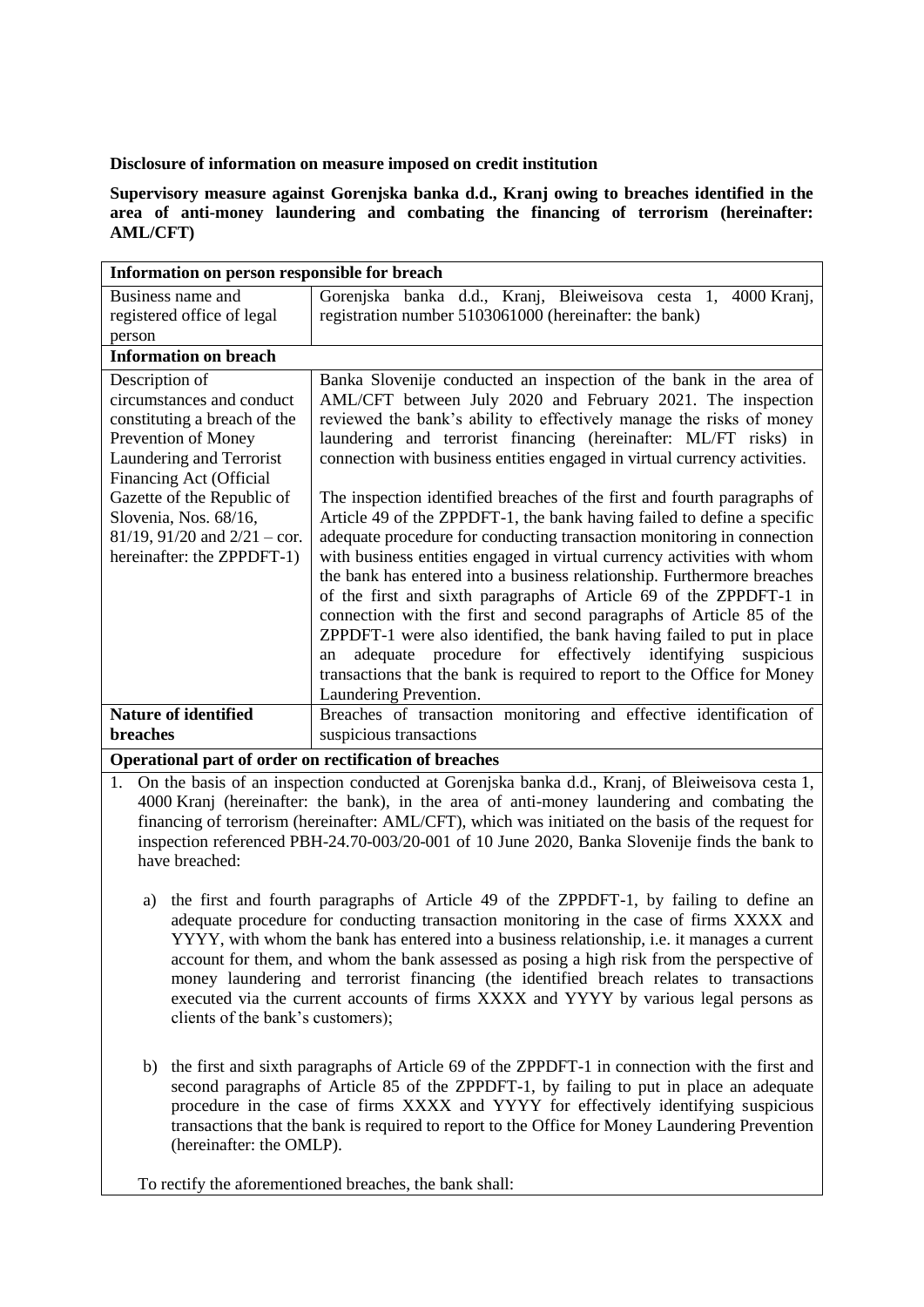- a) define and put in place an adequate procedure for the ongoing monitoring of all transactions in connection with entities engaged in virtual currency activities, which will allow the bank to effectively identify transactions that deviate from the usual transactions;
- b) put in place an adequate procedure for effectively identifying suspicious transactions in connection with entities engaged in virtual currency activities. As part of this process the bank shall upgrade the existing list of indicators for identifying suspicious transactions, including indicators for identifying suspicious transactions that are tailored to the specifics of the operations of business entities of this type.

The bank shall embark without delay on activities to rectify the breaches cited in point 1 of this order on the rectification of breaches (hereinafter: order). The final deadline for the rectification of the breaches is 30 November 2021. The bank shall also submit a written report to Banka Slovenije within ten days of the final deadline on the measures taken to rectify the breaches, as set out by the first paragraph of Article 251 of the ZBan-2.

- 2. In connection with the activities to rectify the breaches cited in point 1 of this order, the bank shall draft an action plan clearly defining the activities for the rectification of the breaches, and shall submit it to Banka Slovenije by 30 June 2021.
- 3. In connection with the activities to rectify the breaches cited in point 1 of this order, the bank shall designate the persons at the bank responsible for rectifying the identified breaches, and shall communicate their names to Banka Slovenije by 30 June 2021.
- 4. An objection to this order shall not stay its enforcement (third paragraph of Article 343 of the ZBan-2 in connection with first paragraph of Article 151 of the ZPPDFT-1).
- 5. The breaches identified in this order also constitute misdemeanours pursuant to the penal provisions of the ZPPDFT-1, and Banka Slovenije shall therefore initiate misdemeanours proceedings against the bank and the responsible persons in these cases.
- 6. In accordance with Article 161 of the ZPPDFT-1, in connection with the imposed supervisory measures Banka Slovenije shall publish the following information on its website after the imposed measure becomes final:
	- the business name and registered office of the legal person or the name of the natural person;
	- a description of the circumstances and conduct that constitute a breach of the ZPPDFT-1 or require the enforcement of the ordered measure;
	- the nature of the identified breaches or the type of deficiencies for which the measure was ordered;
	- the operational part of the decision by which the proceedings are legally finalised, without citation of the business names of the bank's customers;
	- details of any rectification of a breach or implementation of an ordered measure.

## **Information on any rectification of breach or implementation of ordered measure**

The bank submitted an action plan for the rectification of breaches to Banka Slovenije by the stated deadline, communicating the names of the persons at the bank responsible for rectifying the identified breaches in so doing. The bank embarked on the rectification of the breaches without delay, and the final deadline for the rectification of the breaches is 30 November 2021.

**Information as to whether judicial review proceedings have been initiated against the decision in accordance with the ZBan-2**